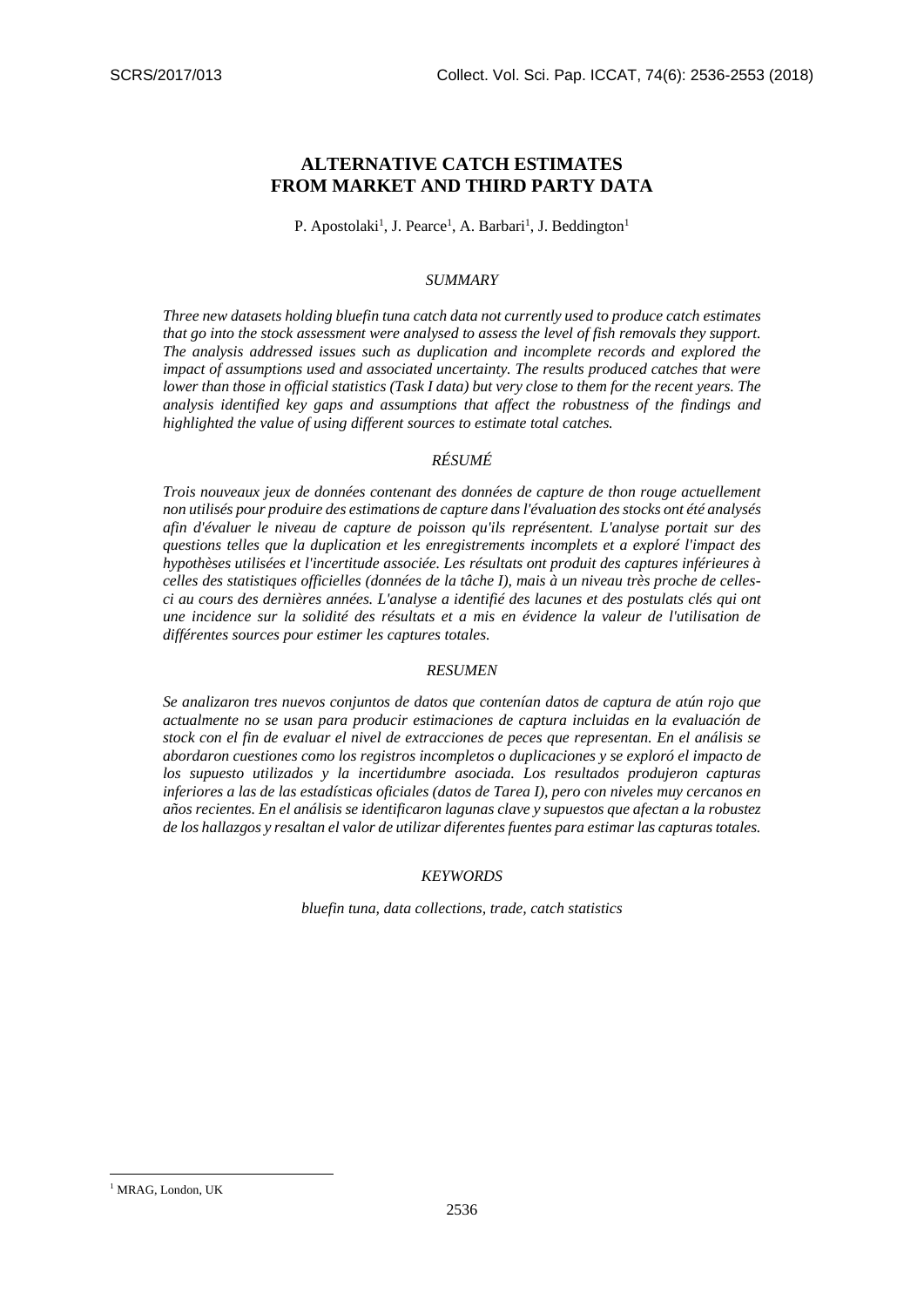## **1. Introduction**

One of the aims of the ICCAT Atlantic-Wide Research Programme on Bluefin Tuna (ICCAT GBYP) is to use datasets not currently incorporated in the ICCAT database to support BFT stock assessment work.

Three new datasets holding data on BFT catches were donated to the GBYP recently; the data were acquired from different sources including Japanese auction market records, fishing and/or ranching operators records, ICCAT Bi-annual Statistical Reports, CoC Reports and the BCD database. (Gagern *et al.* 2013). These new datasets are not currently used to calculate catch statistics for stock assessment so, they are an alternative source of catch estimates.

Alternative approaches to calculate total BFT catches or account for misreporting in management advice have been considered in the past in response to concerns about the representativeness / completeness of official catch statistics (e.g. Metian *et al.* 2014; Fromentin *et al*. 2014; Gagern *et al*. 2013). These studies pointed to discrepancies between the official catch data used for the stock assessments and the number of BFT fish that have actually been caught. Earlier analysis undertaken using the 3 datasets used here also seemed to support that conclusion (Bregazzi 2013).

This paper presents the results of analysis of the 3 datasets and provides estimates of total catches (removals) of Atlantic bluefin tuna for the stocks and period covered by the data.

#### **2. Material**

#### *2.1 Catch datasets*

Three datasets with data on BFT catches that have not been used before to inform the official catch statistics were used in the analyses. The datasets were acquired from three different sources that can broadly described as:

Form 1: This form provides data on auctioned BFT from all major Japanese auction markets. The main features of the information in this file are:

- Covers years from 2000 2012.
- It was based on daily auction market reports;
- Covers BFT from the Eastern stock only;
- Covers fish auctioned fresh;
- Covers both wild and farmed fish;
- Covers fish that have been exported from the EU. This means that fish from the Eastern stock caught by the EU fleet which were exported to a third country (e.g. USA) before sent to Japan will not be part of this dataset;
- A number of assumptions have been used to assign fish to geographical area, gears, and catch years;
- This dataset does not include data from the Japanese longline fleet fishing in the NE Atlantic and the Mediterranean;
- BFT sold frozen will not be included in this dataset

Form 2: Data on BFT production obtained from some fishing and/or ranching operators records, vessels logbooks, and sampling programmes. Features of this file include:

- Covers years from 1995 to 2008.
- Covers both wild and ranched fish;
- Covers Live, Fresh and Frozen products

Form 3: Data on BFT production from ICCAT Bi-annual Statistical Reports, CoC Reports and BCD Database. Features of this file include:

- Covers years from 2004-2014.
- Covers Live, Fresh and Frozen products;
- Covers both wild and ranged fish;
- BCD data were extracted in January and March 2014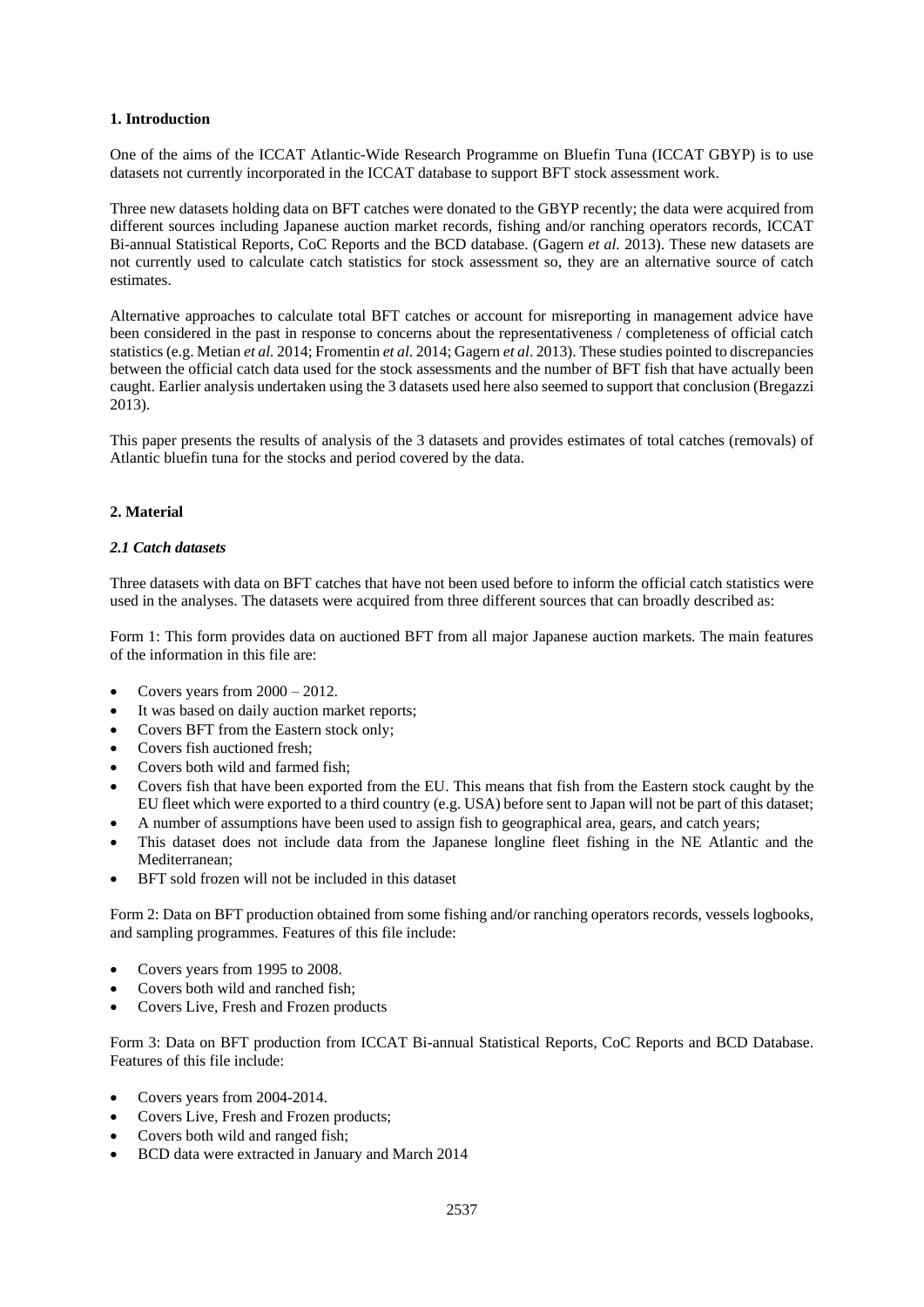## **2.1** *Other information*

In addition to the 3 datasets, the analyses also made use of additional information including:

- Standard ICCAT conversion factors for different presentation types;
- ICCAT conversion factors for weight of fattened fish; and
- Standard ICCAT bluefin tuna length-weight relationship.

The analysis used the latest version of the 3 Forms after all assumptions described in Bregazzi (2015) have been applied (e.g. assumptions used to allocate catches to different geographical areas and farmed fish to different catch years).

## **3. Methodology**

## *3.1 Development of a database*

The first part of the work focused on developing a single database using the 3 datasets that would meet the needs of the analyses planned. The datasets were also tested for consistency to ensure that the information is recorded according to official (ICCAT) formatting. Discrepancies from the standard presentation of data were rectified before the records were included in the database.

The 3 datasets were then imported to the working structure adopted for the analysis; a data frame consisting of six elements (**Table 1**) was created to allow matching and comparison of all records. This frame includes all possible combinations to allow identification of where records match across the frame from all data sources.

Four main gear types were used in the data frame (longline, purse seine, trap and unclassified) with the other gear types having very limited or no bluefin tuna catch to compare, and these have been subsumed into the "UNCL" category for this analysis. Only the years  $2001 - 2012$  have been used in the full data frame for comparison between data sources. For these years two BFT related data sources were available in addition to the Task I catch data.

Using the working structure, a number of checks were run to test the completeness of the datasets. The tests considered possible gaps and inconsistencies including:

- Entries with number of fish but not weight and vice versa;
- Entries missing key frame data;
- Departure from expected values e.g. outliers in average weight estimates or several entries with the same BCD;
- Entries for which average weight could not be calculated;
- Inconsistencies in dates (e.g. harvest date for the fish was after the date it was put on the market (i.e. harvested in 2001 but on sale during 2000) or where the auction date was long after the fish have been harvested e.g. auctioned in August 2002 after being harvested in 2000).
- Entries for which the presentation type was missing
- Data duplication both across the 3 Forms and within data held in each Form

For each of the checks, we kept records of the entries that have been flagged. For example, the missing weight query has identified 55,576 individual fish reported on the Japanese market (Form 1 dataset) that do not have a weight record in kg although a fish was reported. In these cases a decision has to be made to determine if we can replace missing weights with estimates based on average weights (based on source, year etc.).

## *3.2 Estimation of total catches*

During the development of the final database, records with incomplete or wrong data or not fitting the specifications of the analysis were excluded or flagged for further analysis to fill the gaps if that was deemed possible. Records that were flagged for further analysis included those missing catch weight or fish numbers; although it was not possible to fill the gaps for missing fish numbers, the analysis calculated missing weight records using average weight values where appropriate. The missing values have been generated based on averages of weight by year, flag, gear type, and product shape.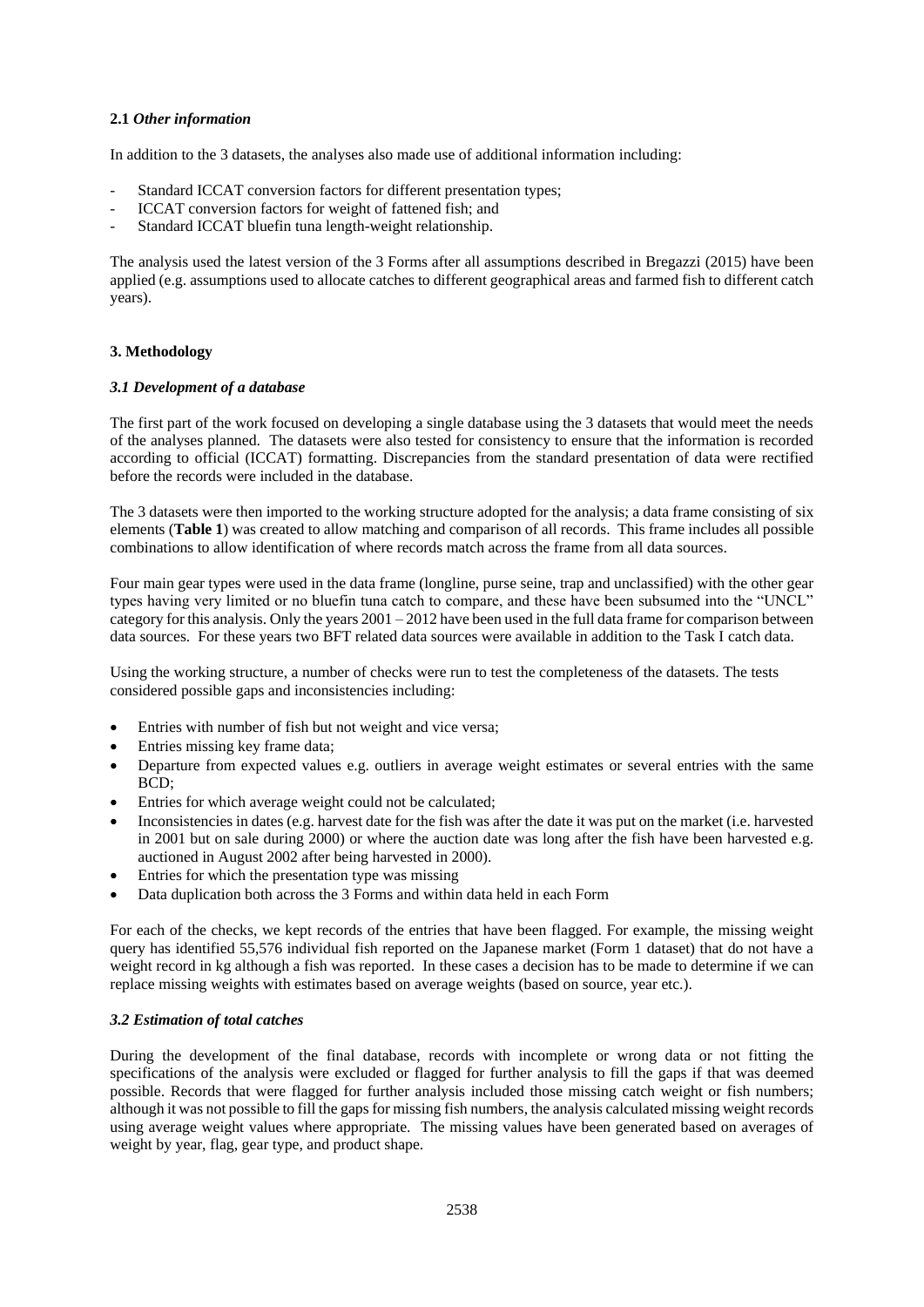The incomplete/unfit category included records that provided product in belly meat, weight estimates that were above certain boundaries, or catches recorded against more than one nation. From those, only the latter, was maintained for our analysis but that means that catch estimates cannot be calculated per nation since catches form Joint Fishing operations (JFO) recorded against more than one nations could not be split. For this reason the analysis provided catch estimates per year and not per nation.

Records of secondary products such as belly meat were excluded from the calculations to reduce the risk of double counting of fish where multiple presentation forms are available in the market. Only records showing primary products i.e. the majority of a fish carcass e.g. dressed ("DR") or gilled and gutted ("GG") were used for the analysis.

Once relevant data were excluded or updated to fill gaps, analysis was run to convert all entries into round weight; that included either conversion from the type of presentation reported to round weight or a two-step conversion to also allow for the effects of fattening to be reversed. The conversion factors used for the calculations are shown in **Table 2** and **Table 3**. A set of queries were then run to extract catch weights for different combination of data summing the catch estimates over the 3 datasets for each year. The different combination of data aims to account for duplication and uncertainty issues. For the latter, the analysis was run using different hypothesis to capture key sources of uncertainty and its effects on catch estimates (see section below).

With regards to duplication, the overlap in the time period covered by the three different datasets (Forms 1, 2 and 3) could create double counting issues between the data if catch estimates for a given year are calculated as the sum over the 3 datasets. In order to address this, the three datasets were cross checked to identify records that might represent the same fish catches across the three datasets. To do so, we checked for records that appeared in more than one of the three datasets and had identical identification codes for the following categories: flag, gear type, origin, product form, area, and year. Although we could not confirm whether those records do represent duplicate information we can calculate the maximum bias that such records could create. This will happen if all of them are representing duplicate records but are still included in the calculations for the total catches.

The sources used to develop Form 3 dataset could also have led to duplication of records within that Form. This is because the data for that Form came from 3 different sources and the records were not cross-checked to ensure that duplicates were excluded. To check for duplicate records within Form 3 we first looked at the year coverage provided by each of the 3 sources; this was as follows:

|  | ICCAT Biannual BFT statistical reports: 2004-2011 |  |
|--|---------------------------------------------------|--|
|  |                                                   |  |

|  | <b>ICCAT CoC</b> reports: | 2007-2008 |
|--|---------------------------|-----------|
|--|---------------------------|-----------|

• ICCAT BCD database: 2008 -2014

**.** 

The information above show that duplication might occur for the period from 2007 to 2011 as that is the period that is covered by more than one of the 3 sources used. All records from that period were compared to each other to identify those that could potentially represent duplicate entries.

An additional component of the analysis focused on calculating the length frequency of the catches to provide a more detailed picture of the fish groups that were represented in the catches. The weight at length relations used to convert weight into length  $was^2$ :

$$
RWT = (1.9607 \times 10^{-5}) \times (SFL)^{3.0092}
$$
 with FL > 100 cm

For farmed fish, the recorded weight was first converted into the round weight at catch before calculating the corresponding length. Only the Form 1 dataset was used for this calculation as this contains single record data specific to individual fish and we can therefore be confident that length data are for single fish. Although the Form 1 dataset has some records for year 2000 these are not great in number and therefore records from 2001 onwards have been used. The length frequency was calculated for each year separately.

<sup>2</sup> (Arena, unpublished) Mediterranean,<https://normativapesquera.files.wordpress.com/2013/10/length-weight.pdf>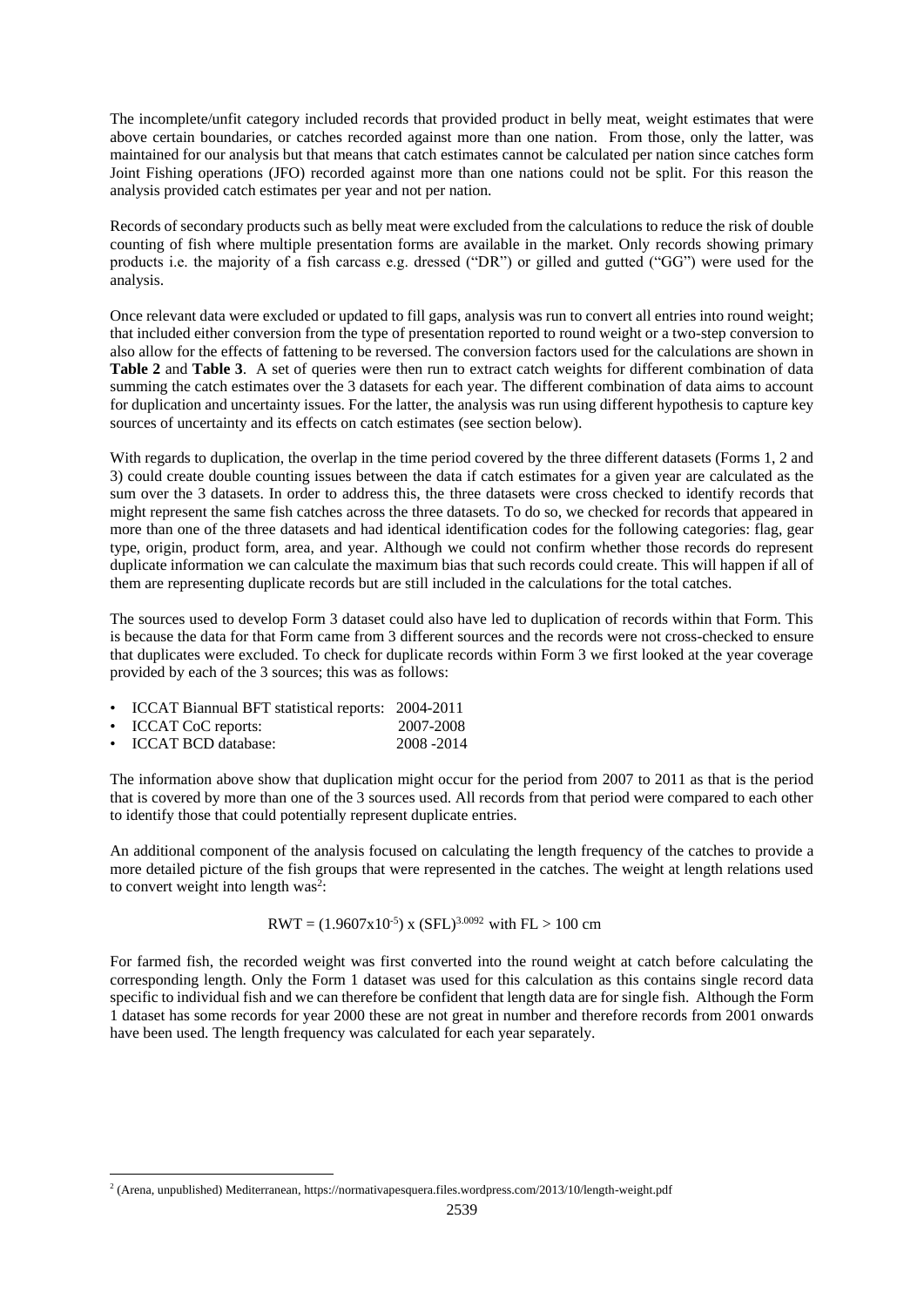## *3.3 Sensitivity analysis*

As mentioned already, a number of assumptions were used to interpret the raw data that underpin the 3 datasets. The majority of those assumption were used to assign fish from Form 1 to different categories (catch year, geographical area, etc.). In addition to uncertainty stemming from those assumptions, there is uncertainty in the additional information utilised in the analysis presented here. Some of the main sources of uncertainty are:

- Official statistics include catches relating to fish that were caught and transferred to cages alive and were not weighed. So, their weight is an estimate.
- Furthermore, mismatch in number/weight of fish that went into farms (catch status "C") and those harvested after fattening (catch status "D" and "E") means that there is uncertainty in the estimates of total catches of tuna that were caught for fattening.
- Fattening ratios vary among different studies that have tried to estimate them (e.g. Dequara *et al.* 2010 and 2016, Anon. 2010, Galaz 2012, Gagem *et al.* 2013, Bregazzi 2015) and this is still work under development. Different values for the fattening ratios were used in the analyses presented here to reflect that (**Table 2**).
- The assumption used to assign farmed fish to the year they were caught was that they were farmed for up to 6 months if their weight was greater than 70 Kg. It is not possible to confirm whether that assumption is correct or what is the degree of error characterising it.
- For fish less than 70 Kg from Croatian farms, the assumption is that they are in cages for 2 years minimum; that assumption is in line with information available from other sources (e.g. Katavic *et al.* 2016) but again, there isn't a way to verify that (unless a BCD and associated information exist).
- A considerable amount of records did not include weight information so, it had to be estimated using average weights creating another source of uncertainty.

This information was used to parametrise sensitivity runs and/or interpret results of the calculations.

Recommendations for additional work to incorporate a greater spectrum of uncertainty sources into the calculations were also provided in the Discussion section.

## **4. Results**

## *4.1 General description*

The final version of the database with the 3 datasets once unreliable/unfit records were excluded contained more than 280,000 records covering years from 1995 to 2014. However, the number of records for some of the years is very low (**Table 4**, 1995 -1998 and 2014) and are not considered to be representative of the magnitude of the fishing activity in those years so, they were not included in the analysis. Similarly, the records for years 1999, 2000, 2012, and 2013 are relatively low so, results for those years should be treated with caution.

## *4.2 Length frequency distribution*

Calculations using the length estimates for catches recorded in Form 1 dataset showed that catches covered a wide spectrum of fish lengths spanning from small fish (approx. 80 cm FL and less than 20 kg) to fish of more than 2.5mm FL (**Figure 1**) providing a very good representation of the entire lifespan of BFT tuna from immature fish to older adults. Plotting the length frequency of the catches for all years covered in the database also highlighted some picks in length frequency for fish of length between 115 and 150 cm and between 170 cm and 220 cm.

The picks for catch years 2002-2005 in the area covering lengths 170 cm to 240 cm are particularly distinct showing a normal distribution moving to the right in the length axis and could reflect a single cohort exploited over those 4 years as the size of the individuals in that cohort increases (**Figure 2**). A similar pattern was also created by the length frequency data from catch years 2002 and 2003 for fish of length of less than 150 cm but the normal curve seem to disappear after those 2 years. These patterns could reflect a single cohort exploited over consecutive years but could also be partly due to changes in fish patterns; for example, it has been suggested that small fish were targeted for a limited period in the early 2000s as part of an experimental fishery (Di Natale *et al.* 2016).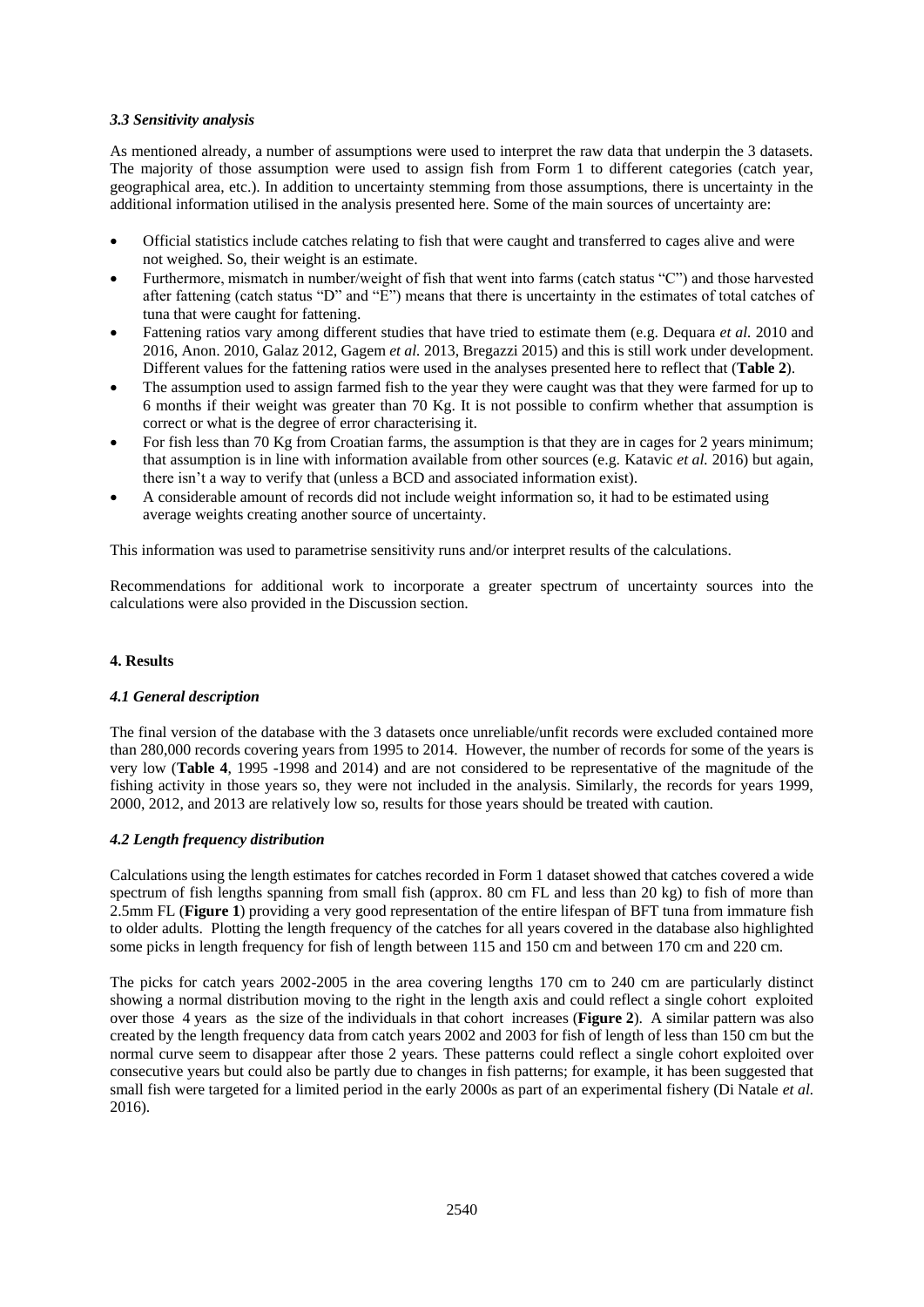These results suggest that there is preference for certain length classes and also that there has been a shift to focusing on smaller fish (<=160 cm) in the recent years (**Figure 3**). In particular, the maximum of the length frequency distributions from the last 5 years (2008 to 2012) corresponds to fish of 100 to 160 cm of length with a much smaller sample obtained for large fish sizes (i.e. greater than 170 cm).

One point to note is that the calculations to convert weight to length used only one equation to cover the entire spectrum of weights/lengths represented in the catch records instead of the two often used to describe the growth of EBFT. That makes this approach less detailed but it is not expected to change the high level picture and patterns presented here.

## *4.3 Total catch estimates – Base case*

The results of the analysis using the base case assumptions for fattening ratios (**Table 2**) are shown in **Figure 4** for the case in which data for ranged fish come from the post-fattening records (catch status ID of "D" and "E").

The catches estimated from the 3 Forms are below those shown in Task I but estimates of catches in recent years are very close to the official statists and also show the same trend.

As the results show, the catches calculated from the database for years before 2008 are considerably lower than the reported catches and that is probably due to records missing from the 3 Forms so, they underestimate catches.

The results shown in **Figure 4** are considered to present an underestimate of the catches for another reason; this is because we have used the records from the post-fattening period to calculate the catches that went into tuna farms. That does not account for fish that died during the fattening period or for any missing BCD records describing the harvesting phase. This is in addition to gaps in describing the fishing activity that are due to the fact that, for certain years, the available data only cover the Japanese auction market and/or fishing carried out by European nations (including Mediterranean countries).

It should also be stressed that a number of uncertainties characterise these results; for this reason, the analysis also included calculations using different assumptions about parameter values to explore the sensitivity of these results to alternative parametrisation. The results of those calculations are presented in the sections below.

#### *4.4 Sensitivity runs - duplicate records for farmed fish*

There are a number of historic BCD records where the number of fish caged does not correspond well with that harvested. Small errors in the counting of fish entering a cage are understandable due to the limitations of observation when caging. A number of records however, show a difference of ±50% of the harvested number of fish. If we assume that all BCD records for a specific BCD are captured in Form 3 dataset, then such differences could indicate that either fish were underestimated entering the cage (either at the initial caging or through a subsequent transfer) or fish had been removed from the cage (either harvested or transferred) and not recorded on a BCD.

This can be seen in **Figure 5** where if data were correct the individual data points should sit around or just below the 1:1 ratio to account for minor errors in reporting or mortality seen during the period of caging. However a number of records can be seen both above the line indicating the 1:1 ratio, i.e. more fish have been taken out of the cage than were caged in the first place, a possible indicator of fish being added to a cage unobserved at a later date, and significantly below the line where fish were estimated as having been caged but then no record of harvest has been seen. Some records also show considerable duplication (NB: the group of data points to the bottom right hand corner of **Figure 5** that all show an identical number of fish entering a number of cages but the total number did not enter each cage, causing a discrepancy on the balance for each of the cages. Some transfers between cages may account for this but not on the scale observed). These discrepancies could also mean that the datasets analysed did not contain all relevant BCD records but it was not possible to check that in the context of this project.

As mentioned already, our base case analysis did not account for records with catch status "C" which show the number of fish going into the cage; instead we used the weight records of the fish once they had been harvested as we considered this to be a more accurate depiction of the catches. However, as a number of BCD records show a much greater number of fish going into the cage than that coming out, it is possible that the catch estimates used in our analysis for those BCDs is an underestimation of the actual catches (also see comments above about not counting for mortality during the fattening period).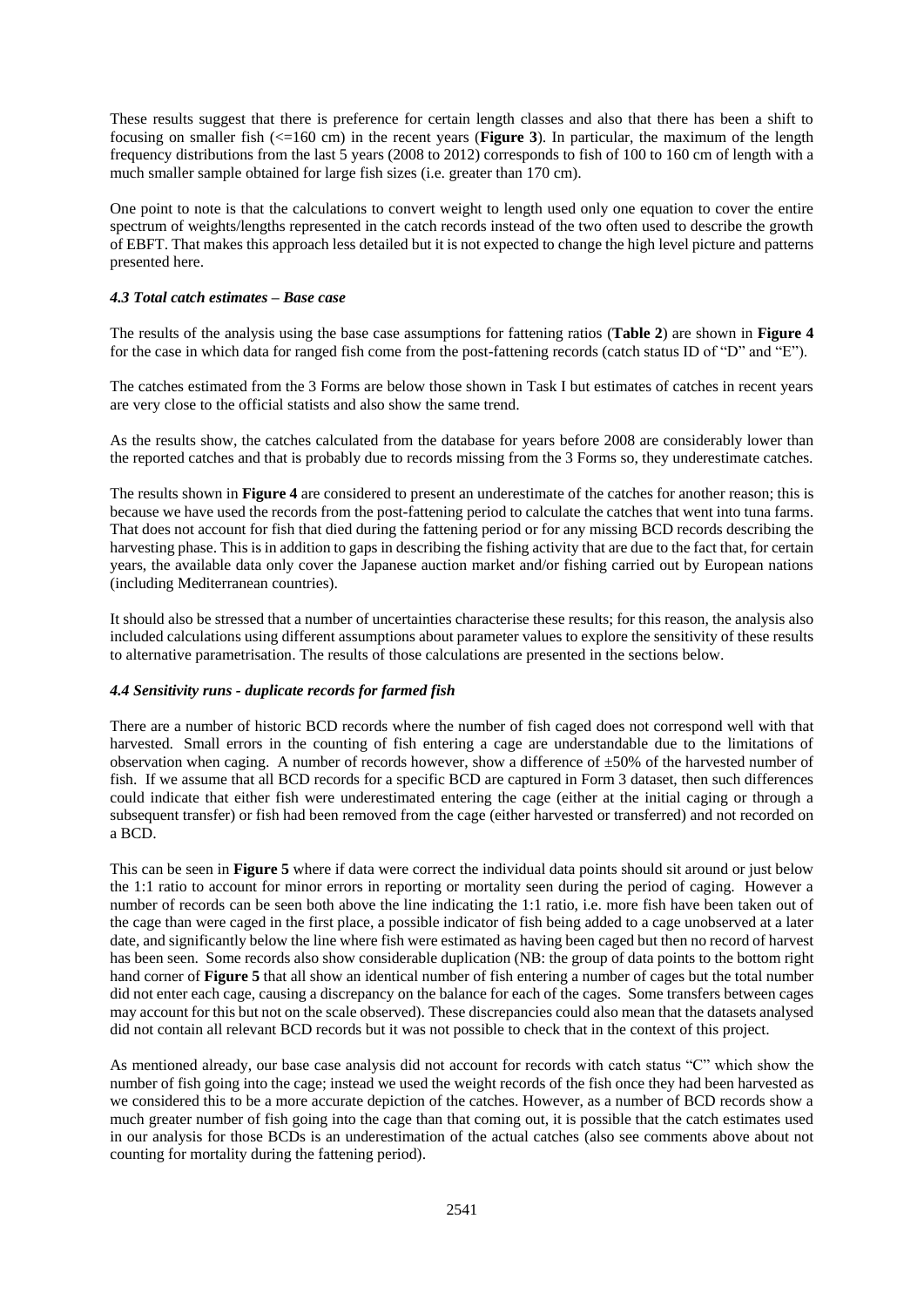To explore the effects of using post-fattening records, we also estimated total catches using the records for wild fish sold to the market (Catch status code "A" and "B") and records of fish that went to farms (pre-fattening estimates, catch status code equal to "C"). The results of the calculations are shown in **Figure 6**. The patterns are similar to those found under the base case with total estimates remaining lower than the Task I data for most of the years considered except in 2008 and 2010. Given that catches in the 3 Forms are expected to be an underestimate, these results suggest that total catches might be higher than what reported in Task I data for some of the recent years.

A significance difference is also found for 2007 for which the inclusion of data for fish that were sent for fattening reveal a significant number of fish caught that are not reflected in the post-fattening records. As discussed, a mismatch between estimates of fish that went for fattening and those that came out has been found for a number of records and the results for 2007 also reflect that. However, it is not clear whether that finding represents an actual discrepancy in reporting or it is due to records missing from Form 3.

Form 3 which represents data from official Member State records makes the biggest (or only) contribution to the estimated catches from 2008 onwards for both set of calculations. The catches coming from that dataset are very close to those from Task I for recent years; this suggests that the official datasets/reports included in Form 3 dataset provide a good representation of total catches. As those reports and datasets are available to ICCAT, they could be used in the future to cross check Task I data.

#### *4.5 Sensitivity runs - assumptions about fattening ratios*

As mentioned earlier, different fattening ratios were assumed depending on the final weight of the fish and their origin. However, there is considerable uncertainty about those ratios and in addition to that, we have no direct data confirming that the allocation of fish to the chosen fattening group was the right one. To explore the impact that our assumptions could have on the total catches we did sensitivity analysis for two components:

a) Calculations were done using values for the fattening ratio that were either higher or lower than the one applied for the base case (**Table 2**)

b) The contribution that each sub group of fattened fish (over 70 kg non-Croatian, under 70 Kgs, over 70 Kg Croatian farms) makes to the total weight of fish that was recorded each year was calculated to understand the potential impact that assigning fish to the wrong fattening group could have.

For the latter, the proportion of total catch weight that corresponds to each fattening group is shown in **Table 5**. To calculate these values we used the final weight of the fattened fish before any fattening ratios were applied to avoid adding bias that could come from the application of those ratios. The results show that ranched fish that weigh more than 70 Kg and come from non-Croatian farms make the biggest contribution ranging from 30% to more than 70% of total catches.

This group has the smallest fattening ratio (increase in weight between 0.2 and 0.4) which means that their prefattening weight is assumed to be very close to its final one so, the % of total weight they will contribute to the total catch using the pre-fattening weight will be even higher than the one shown in **Table 5**. This is because the weight of the other 2 groups of ranged fish will be reduced more than this one.

Therefore, if the assumption we have made about the fattening ratio of the Ranched >70 Kg group is not correct it will add positive bias to the final estimate of total catches. This means that our results will support total catches that would be greater than the actual catches.

With than in mind, our sensitivity analysis calculated total catches using:

- Scenario 1: applying the additional fattening ratios as shown in **Table 2** (sensitivity values)
- Scenario 2: assuming that all fish in the Ranched >70 Kg (Non-Croatian farms) category had the same fattening ratios as the fish in the Ranched <70 Kg category.

The results of the calculations showed a similar pattern as those under the base case scenario indicating that errors in the fattening ratio adopted do not affect the outcomes significantly. Estimates for recent years remain very close to those in Task I data suggesting that either the 3 datasets present an almost complete set of catch data for that period or, if they are still an underestimate, that Task I data also underestimate total catches.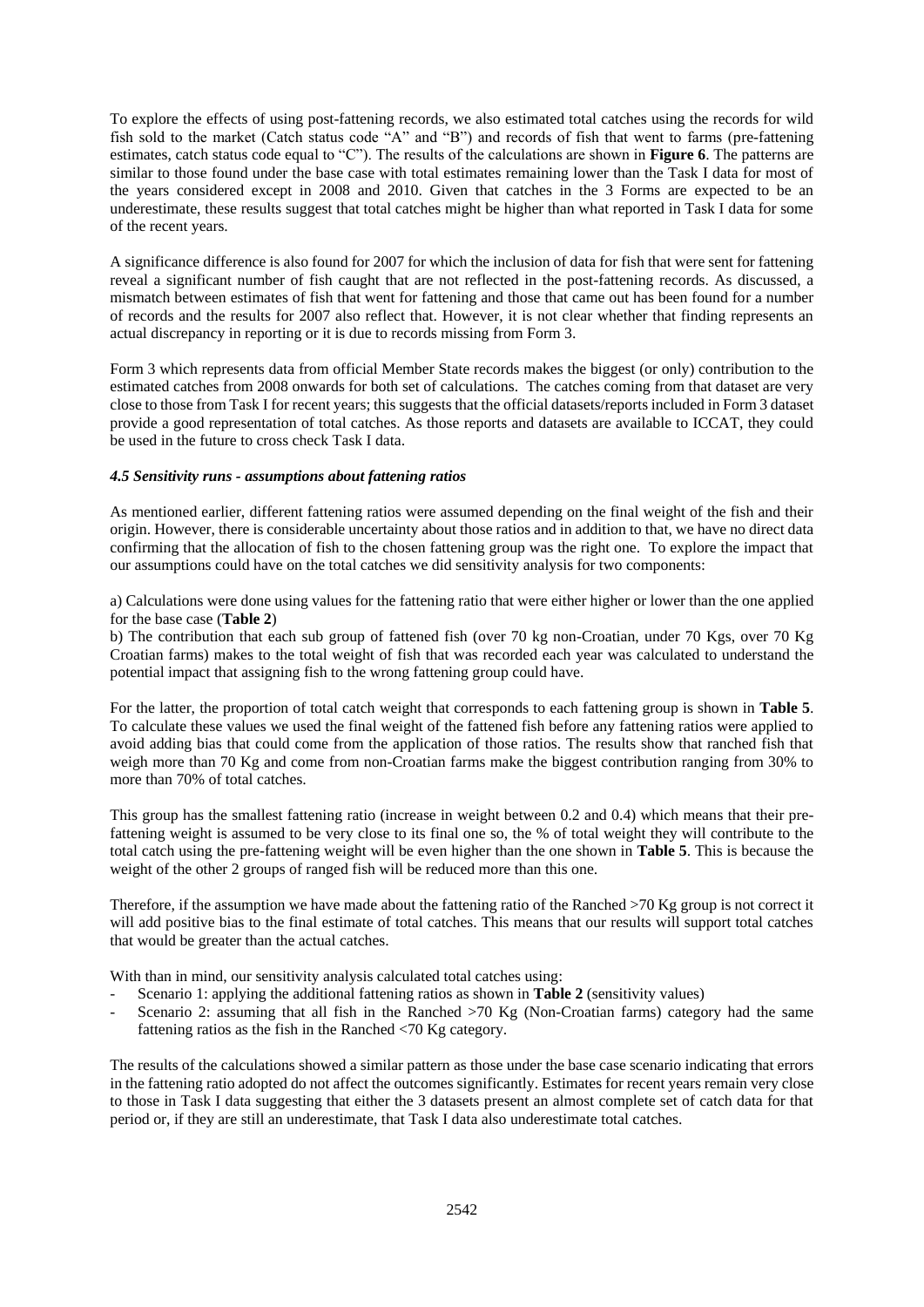#### *4.6 Other sources of uncertainty - Duplication of records across datasets and Missing data on catch weight*

The results of the calculations to identify duplicate records across the 3 datasets identified a small number of records that might represent the same catch events. The effects of those records if they are excluded from the catch calculations are shown in **Figure 8**. The effect is very small for all years except between 2005 and 2007 for which the bias is altering the results significantly and thus, the estimates for those years are less reliable.

Similarly, the sources used to develop Form 3 dataset could also have led to duplication of records within that Form for the period from 2007 -2011. All records from that period were compared to each other to identify those that could potentially represent duplicate entries. The results show that the proportion of catches that might come from duplicate records is negligible (**Table 6**) except for year 2007 for which duplicate records might contribute up to 11% to the total catches. In line with the previous calculations, these results also suggest that catch estimates for 2007 are less reliable.

A number of records in the 3 datasets did not have information about the weight of the catch. To address this, the weight information was filled using average weight estimates that were calculated using information from recorded with similar attributes (e.g. year, flag). However, this is another source of uncertainty and therefore, part of the analysis considered the contribution that those records make to the total catch estimates (**Table 7**). The results indicated that a considerable proportion of catches is made up by records that are missing weight information.

Therefore, if the average weight calculated here does not represent the catches for these records this could add considerable bias in the calculations. Further work to identify additional information that might help calculate the weight for those records with greater accuracy will therefore, improve the robustness of our estimates.

#### **5. Discussion**

The analyses presented here considers alternative ways to verify the catch data used for stock assessment. The data analysed are covering only a portion of the fishing activity that takes place in each year for EBFT and that means that the catch estimates found are likely to be an underestimate. Specifically, the data used do not cover certain segments of the fleet (e.g. Japanese vessels operating in the NE Atlantic) and did not fully map the volume of catches that went to all markets or sold frozen. Nevertheless, the estimates of the analyses provided catches that were very close to those from Task I for the recent period suggesting that, at least for some years, the data analysed provide a good representation of total catches in Task I. The results of the analyses though do not match the high estimates of BFT catches recorded in Task I for the period before 2007.

Although the analyses produced total catch estimates per year, it was not possible to achieve disaggregation at flag level. This is because catches in joint fishing operations are reported in an aggregated format not per single country so, catches per flag cannot be calculated. In future, we would recommend reporting be modified to ensure all reporting is linked to a specific vessel and single fishing entity.

Important gaps in the data such as missing weights mean that there is considerable uncertainty in the estimated catches and the same is true for problems with the use of BCD records. These inconsistencies in data reporting reduce the potential of these datasets in generating accurate estimates of removals and although some sensitivity analysis could be done to capture this, it is not possible to provide very informative estimates of catch boundaries without adding more assumptions about the attributes of the catches. For missing weights, further exploration to characterise the associating uncertainty possibly using estimates of variance coming from the calculation of average weights would be of value. Similarly, further examination of the reasons that have led to the high discrepancies between number of fish going into farms and those harvested could provide useful insight to improve recording of ranched fish in the future.

Despite those concerns, the data analysed here highlight the importance of considering multiple sources of data in calculating total catches and identify potential avenues for getting those additional data. Use of information from trade and other databases (e.g. Eurostat, GTIS) could also be used to cross reference the data from the 3 Forms to improve their robustness and fill gaps.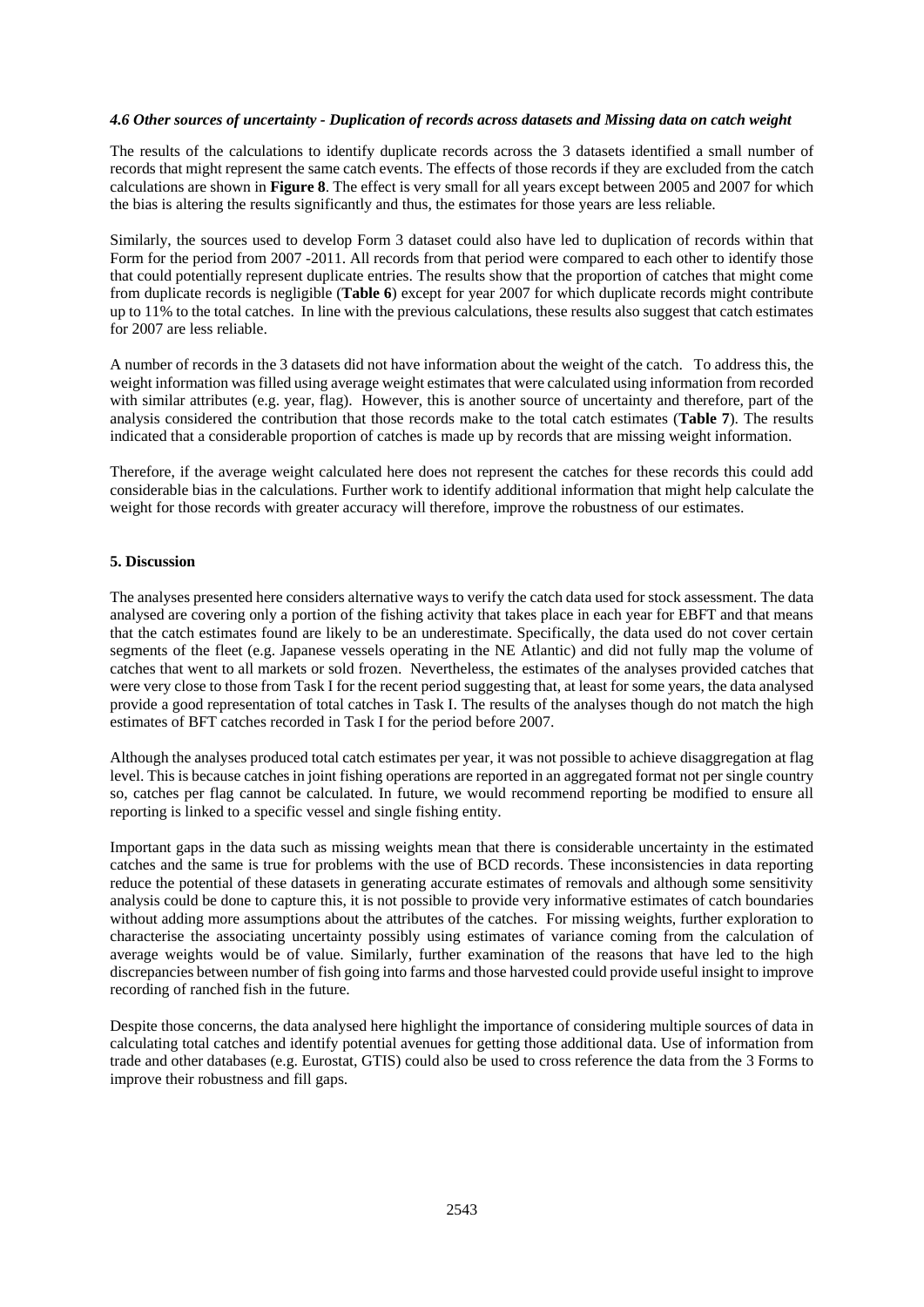#### **References**

Anonymous, 2010, ICCAT Report for Biennial Period, 2008- 2009, Part II (2009) – Vol. 2.

- Bregazzi R. M., 2015, Weight/Size structure of Atlantic Bluefin Tuna fished and/or ranched in the Mediterranean and Northeast Atlantic during the period 1995 to 2014 as revealed by trade, market & corporate biometric data. Collect . Vol. Sci. Pap. ICCAT, 71.
- Bregazzi, R.M, 2013. Northeast Atlantic and Mediterranean bluefin tuna (*Thunnus thynnus*, L. 1758) caught during the period (1998-2011) as revealed by international trade official statistics collect. SCRS/2012/127, Vol. Sci. Pap. ICCAT, 69(2): 529-602
- Deguara, S., Caruana, S. & Agius, C. 2010. An appraisal of the use of length-weight relationships to determine growth in fattened Atlantic bluefin tuna (*Thunnus thynnus*). Collect. Vol. Sci. Pap. ICCAT, 65(3): 776-781.
- Dequara, 2016. Preliminary investigation using stereocamera technology to look at the changes occurring in the straight fork lengths of farmed Atlantic bluefin tuna (*Thunnus thynnus*) between caging and harvesting. Collect. Vol. Sci. Pap. ICCAT, 72 (7): 1842-1847
- Fromentin, J.-M., Bonhommeau, S., Arrizabalaga, H., Kell, L.T., 2014. The spectre of uncertainty in management of exploited fish stocks: The illustrative case of Atlantic bluefin tuna. Mar. Policy 47, 8–14. doi:10.1016/j.marpol.2014.01.018
- Gagern, A., van den Bergh, J., Sumaila, U.R., 2013. Trade-Based Estimation of Bluefin Tuna Catches in the Eastern Atlantic and Mediterranean, 2005–2011. PLoS ONE 8, e69959. doi:10.1371/journal.pone.0069959
- Galaz, T. 2012. Eleven years –1995-2005- of experience on growth of bluefin tuna (*Thunnus thynnus*) in farms. Collect. Vol. Sci. Pap. ICCAT, 68 (1): 163-175.
- Katavic, I. Segvic-Bucic, T., Grubistic, L, Talijancic, I. 2016. Reliability of bluefin tuna size estimates using a stereoscopic camera system. Collect. Vol. Sci. Pap. ICCAT, 72(7):1848-1861
- Metian, M, Simon Pouil , André Boustany, Max Troel, 2014. Farming of Bluefin Tuna–Reconsidering Global Estimates and Sustainability Concerns. Reviews in Fisheries Science & Aquaculture 22(3):184-192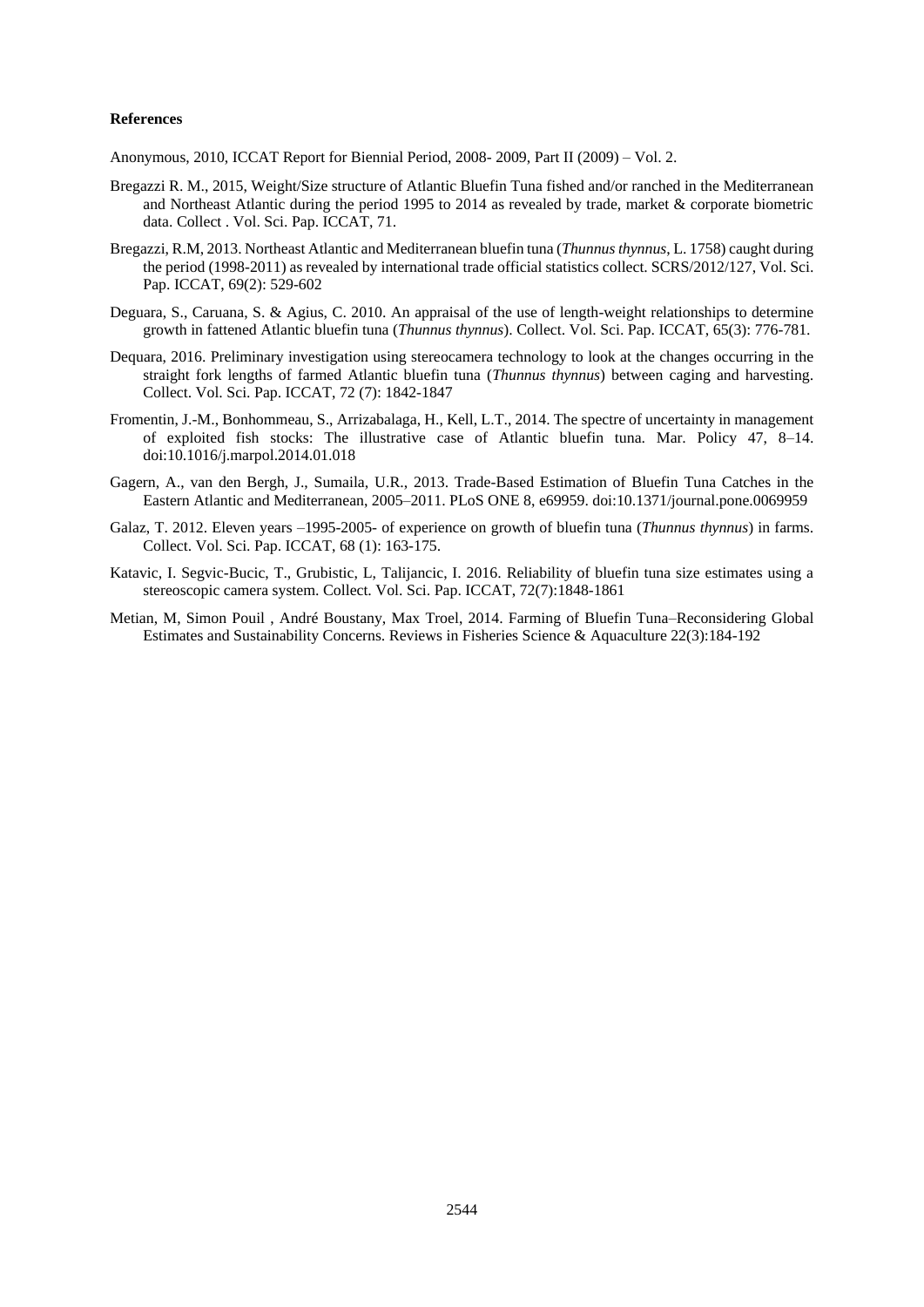**Table 1.** Elements included in the full data frame.

| <b>Element</b>                                                                                                                      | <b>Comment</b>                                                                                                                           | <b>Number of Factors</b>                                                                                                                                                                                                     |
|-------------------------------------------------------------------------------------------------------------------------------------|------------------------------------------------------------------------------------------------------------------------------------------|------------------------------------------------------------------------------------------------------------------------------------------------------------------------------------------------------------------------------|
| <b>Flag State</b>                                                                                                                   | Taken from selecting distinct flag<br>States from form1, form2 and<br>form3 (see Annex 3)                                                | 36 (all countries)                                                                                                                                                                                                           |
| LL<br><b>PS</b><br><b>TRAP</b><br>$BB -$<br><b>GILL</b><br>Gear<br><b>HAND</b><br><b>MWT</b><br>$\overline{H}$<br>RR<br><b>UNCL</b> |                                                                                                                                          | 10 (only 4 LL, PS, TRAP and<br>UNCL are reported in forms 1 and<br>2, and all 10 in form 3). The $6$<br>lesser used gear types will not be<br>used in the full data frame instead<br>converted to UNCL where<br>appropriate. |
| Region                                                                                                                              | <b>ADRI</b><br><b>MED C</b><br><b>MEDE</b><br><b>MEDW</b><br>MED W&C<br><b>NEA</b><br><b>TYRR</b>                                        | 7 (all areas)                                                                                                                                                                                                                |
| Product form                                                                                                                        | Fresh / Frozen / Live                                                                                                                    | 3 (all product forms)                                                                                                                                                                                                        |
| Wild / Ranched                                                                                                                      | Simple Boolean wild / ranched                                                                                                            | $2$ (all)                                                                                                                                                                                                                    |
| Year                                                                                                                                | Form $1 - 2000 - 2012$<br>Form $2 - 1995 - 2008$<br>Form $3 - 2004 - 2014$<br>Overall - 1995 – 2014 but<br>restricted for final analysis | 20 (but see specific restriction in<br>analysis section)                                                                                                                                                                     |

Table 2. Increase in weight assumed for the conversion from fattened weight to weight at catch for ranched fish.<sup>3</sup>

| <b>Category of fattened tuna</b>                                    | Base case - Increase in weight | Other values for sensitivity<br>analysis |
|---------------------------------------------------------------------|--------------------------------|------------------------------------------|
| Fish above 70 Kg (market)<br>weight).<br>Origin: Other than Croatia | 30%                            | 20%, 40%                                 |
| Fish above 70 Kg (market)<br>weight).<br>Origin: Croatia            | 100%                           | 80%, 120%                                |
| Fish below 70 kg (market weight)<br>Origin: Any                     | 80%                            | 60%, 100%                                |

Table 3. ICCAT conversion factors for bluefin tuna to round weight.<sup>4</sup>

| <b>Product Shape</b> | <b>Conversion Factor</b> |
|----------------------|--------------------------|
| <b>Dressed</b>       | 1.25                     |
| <b>Fillets</b>       | 1.67                     |
| Gilled and gutted    | 1.16                     |
| Other                | 2.00                     |

**.** 

<sup>&</sup>lt;sup>3</sup>NB: For example, an increase of 100% means that the fish doubled its weight while in a cage.

<sup>4</sup>Source: ICCAT Conversion factors for fish products adopted by the SCRS for major species. <https://www.iccat.int/Documents/SCRS/Manual/Appendices/Appendix%204%20V%20Product%20conversion%20factors.pdf>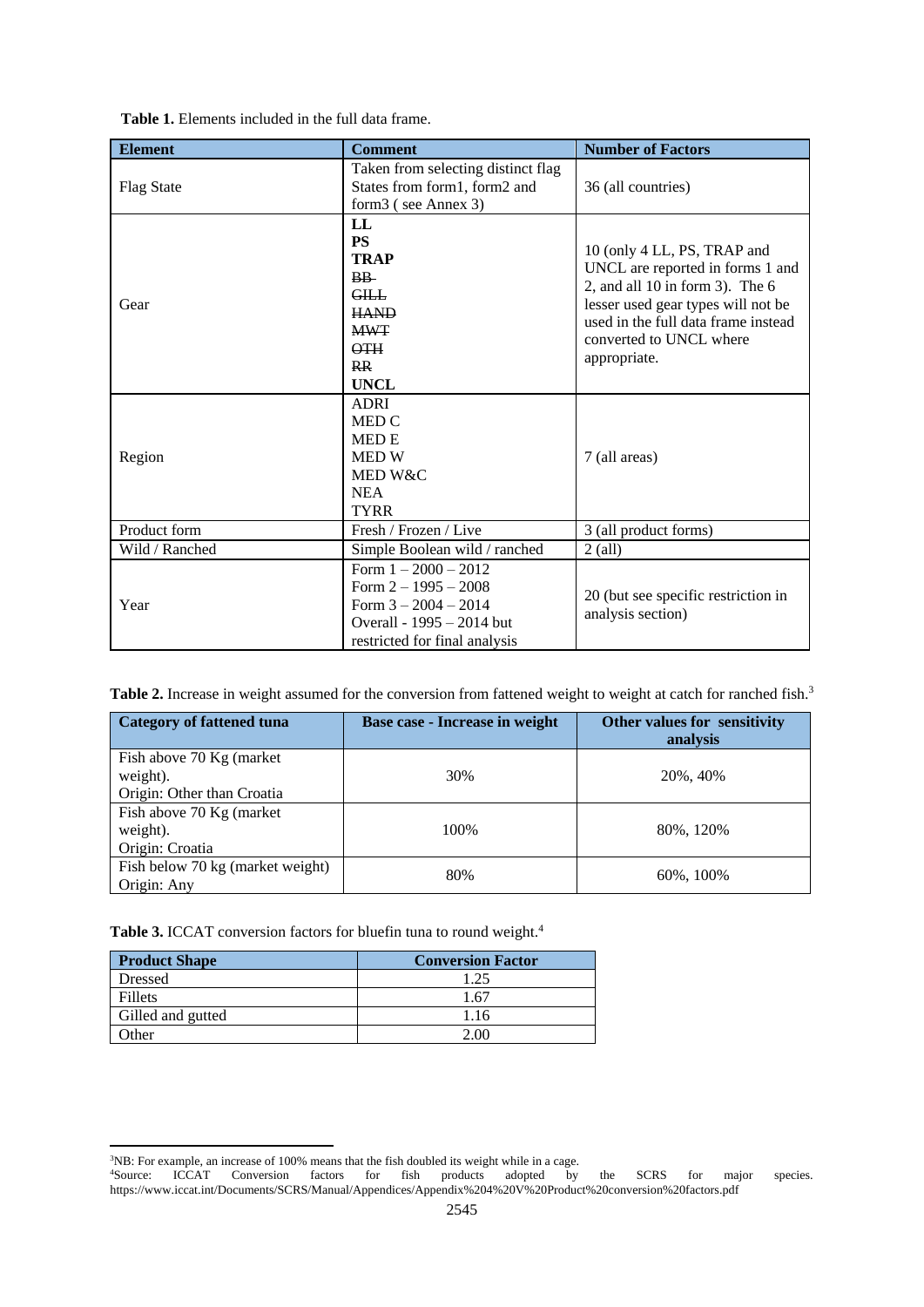| Year | % contribution to total number of<br>records |
|------|----------------------------------------------|
| 1995 | 0.0%                                         |
| 1996 | 0.0%                                         |
| 1997 | 0.1%                                         |
| 1998 | 0.6%                                         |
| 1999 | 2.1%                                         |
| 2000 | 3.7%                                         |
| 2001 | 11.6%                                        |
| 2002 | 14.7%                                        |
| 2003 | 16.7%                                        |
| 2004 | 10.2%                                        |
| 2005 | 9.8%                                         |
| 2006 | 5.8%                                         |
| 2007 | 3.4%                                         |
| 2008 | 5.1%                                         |
| 2009 | 6.8%                                         |
| 2010 | 3.0%                                         |
| 2011 | 3.2%                                         |
| 2012 | 1.8%                                         |
| 2013 | 1.2%                                         |
| 2014 | $0.0\%$                                      |

**Table 4.** Proportion of records in the 3 Forms for each year.

|                   | Table 5. Contribution that each sub-group of fattened animals make to the total weight of catches recorded each         |  |
|-------------------|-------------------------------------------------------------------------------------------------------------------------|--|
|                   | year. The contribution is shown using the final weight of fattened fish (i.e. without the conversion to calculate their |  |
| weight at catch). |                                                                                                                         |  |

| <b>Catch Year</b> | <b>RANCHED-<br/> &lt;</b><br><b>70kg</b> | <b>RANCHED-&gt;</b><br><b>70kg</b> | <b>RANCHED&gt;</b><br><b>70 Kg</b> | WILD  |
|-------------------|------------------------------------------|------------------------------------|------------------------------------|-------|
|                   | <b>Non</b> -Croatia                      |                                    | Croatia                            |       |
| 2001              | 10.4%                                    | 51.4%                              | 0.2%                               | 38.0% |
| 2002              | 25.9%                                    | 52.1%                              | 0.3%                               | 21.7% |
| 2003              | 10.1%                                    | 75.0%                              | 3.3%                               | 11.6% |
| 2004              | 16.3%                                    | 71.0%                              | 0.1%                               | 12.6% |
| 2005              | 15.2%                                    | 69.4%                              | 4.2%                               | 11.2% |
| 2006              | 11.6%                                    | 66.7%                              | 1.4%                               | 20.2% |
| 2007              | 25.2%                                    | 30.5%                              | 0.5%                               | 43.8% |
| 2008              | 16.1%                                    | 55.5%                              | 9.8%                               | 18.6% |
| 2009              | 18.0%                                    | 55.3%                              | 8.0%                               | 18.8% |
| 2010              | 24.2%                                    | 39.7%                              | $0.0\%$                            | 36.0% |
| 2011              | 10.2%                                    | 48.1%                              | 17.2%                              | 24.6% |
| 2012              | 8.0%                                     | 56.5%                              | $0.0\%$                            | 35.5% |
| 2013              | 3.8%                                     | 65.8%                              | 0.0%                               | 30.4% |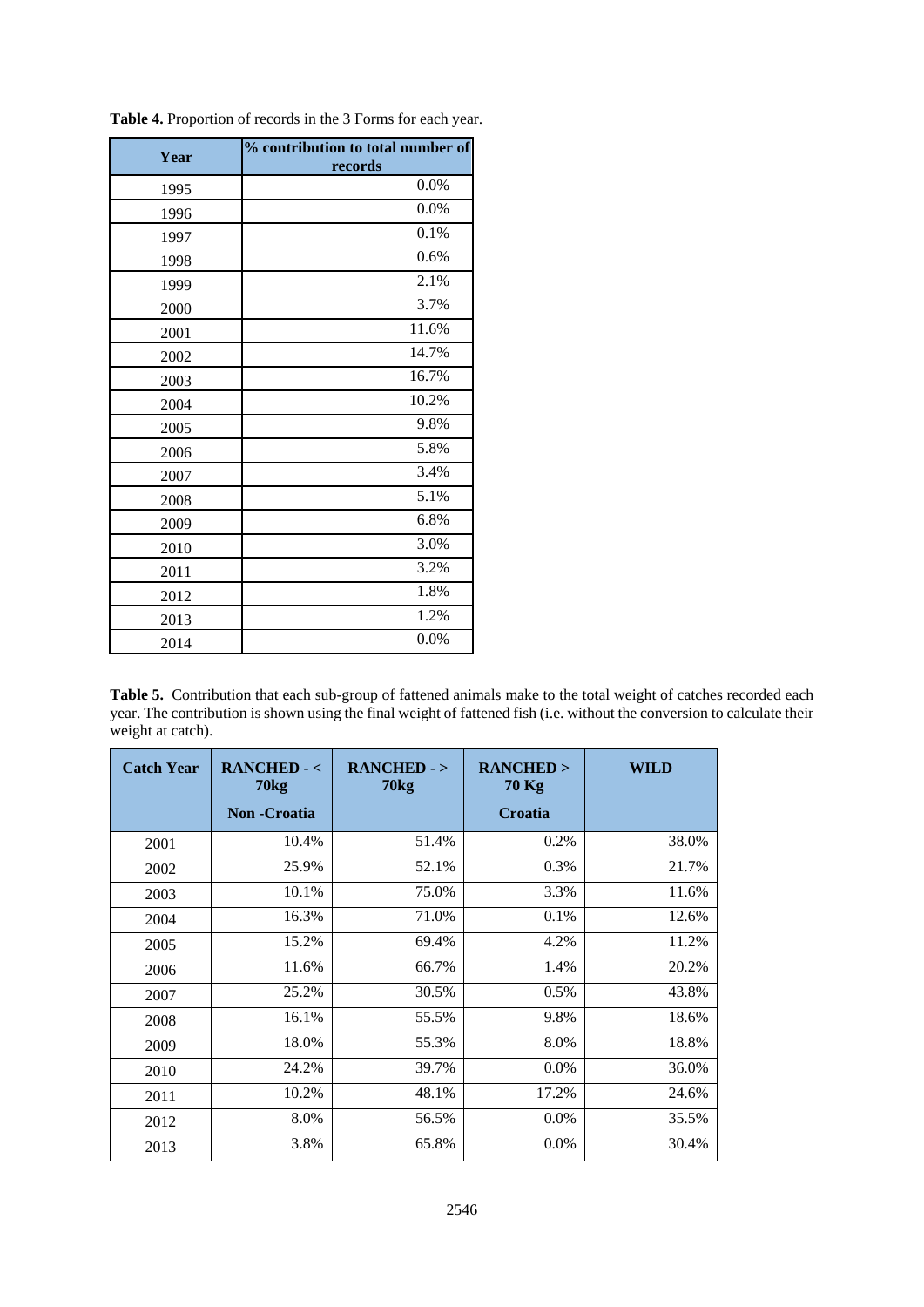**Table 6.** Potential bias in catch estimates from duplicate records in Form 3 for the years when duplication might have occurred  $(2007 - 2011)$ .

| Year | Potential duplicate catch<br>records $(Kg)$ | Total catch weight<br>captured in Form $3$ (Kg) | % of total catch from Form 3<br>that might come from<br>duplicate records |
|------|---------------------------------------------|-------------------------------------------------|---------------------------------------------------------------------------|
| 2007 | 1,078,894                                   | 9,649,718                                       | 11 %                                                                      |
| 2008 | 527,966                                     | 24,400,847                                      | 2 %                                                                       |
| 2009 | 109,576                                     | 17,591,846                                      | $0\%$                                                                     |
| 2010 | O                                           | 8,069,333                                       | $0\%$                                                                     |
| 2011 | 0                                           | 11,452,857                                      | $0\%$                                                                     |

**Table 7.** Contribution of records with missing weights to total catch estimates.

| <b>Harvest Year</b> | % catches calculated<br>using average weight |
|---------------------|----------------------------------------------|
| 2000                | 0.48%                                        |
| 2001                | 4.69%                                        |
| 2002                | 11.09%                                       |
| 2003                | 25.04%                                       |
| 2004                | 28.64%                                       |
| 2005                | 77.71%                                       |
| 2006                | 78.99%                                       |
| 2007                | 62.99%                                       |
| 2008                | 1.11%                                        |
| 2009                | 1.02%                                        |
| 2010                | 0.25%                                        |
| 2011                | 0.21%                                        |
| 2012                | 0.03%                                        |
| 2013                | 0.00%                                        |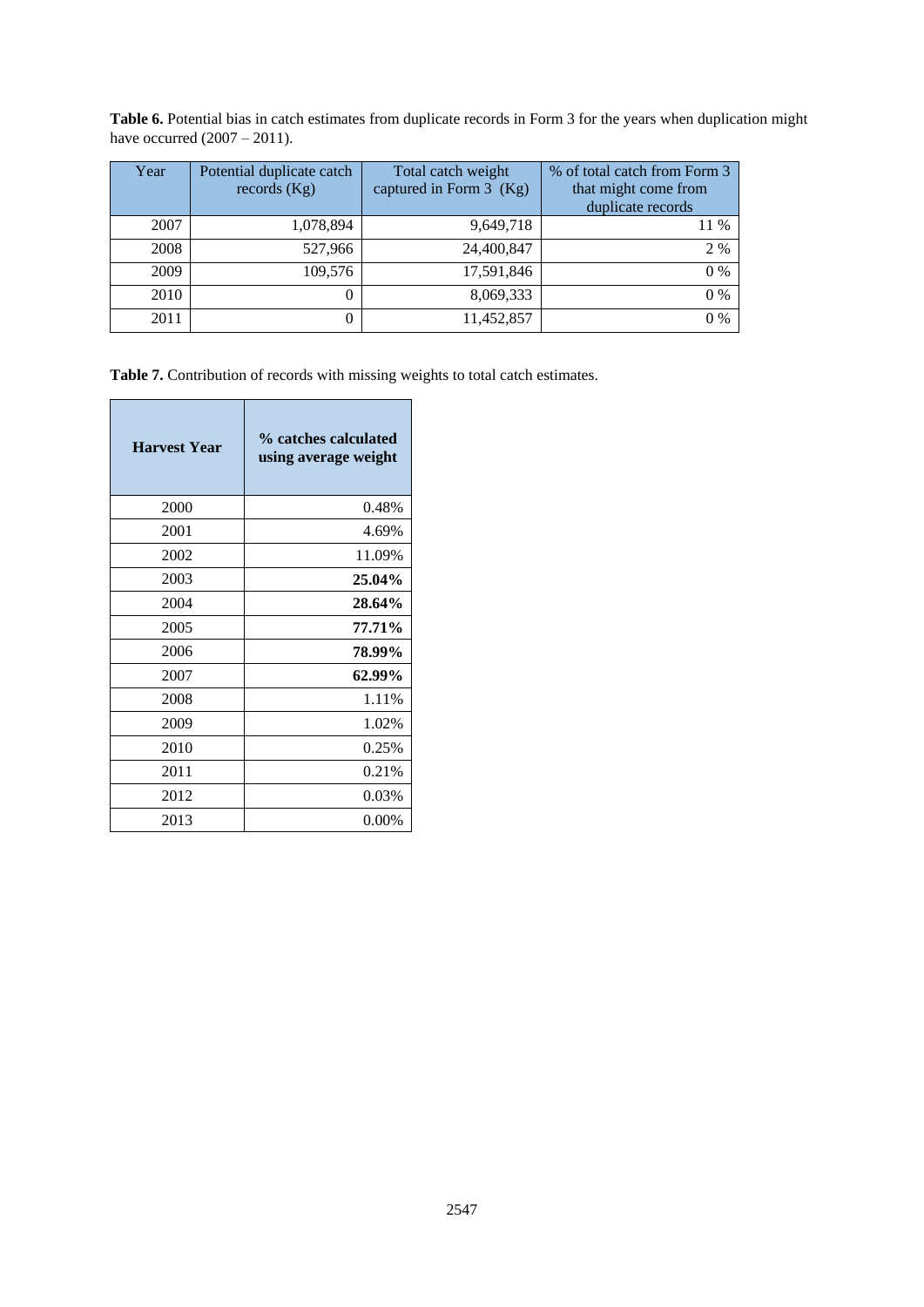

Figure 1. Length frequency of bluefin tuna as reported on the Japanese auction market (2001 - 2012). Note that for ranged fish, the length shown here corresponds to their catch length not the length at sale (source: Form 1 dataset).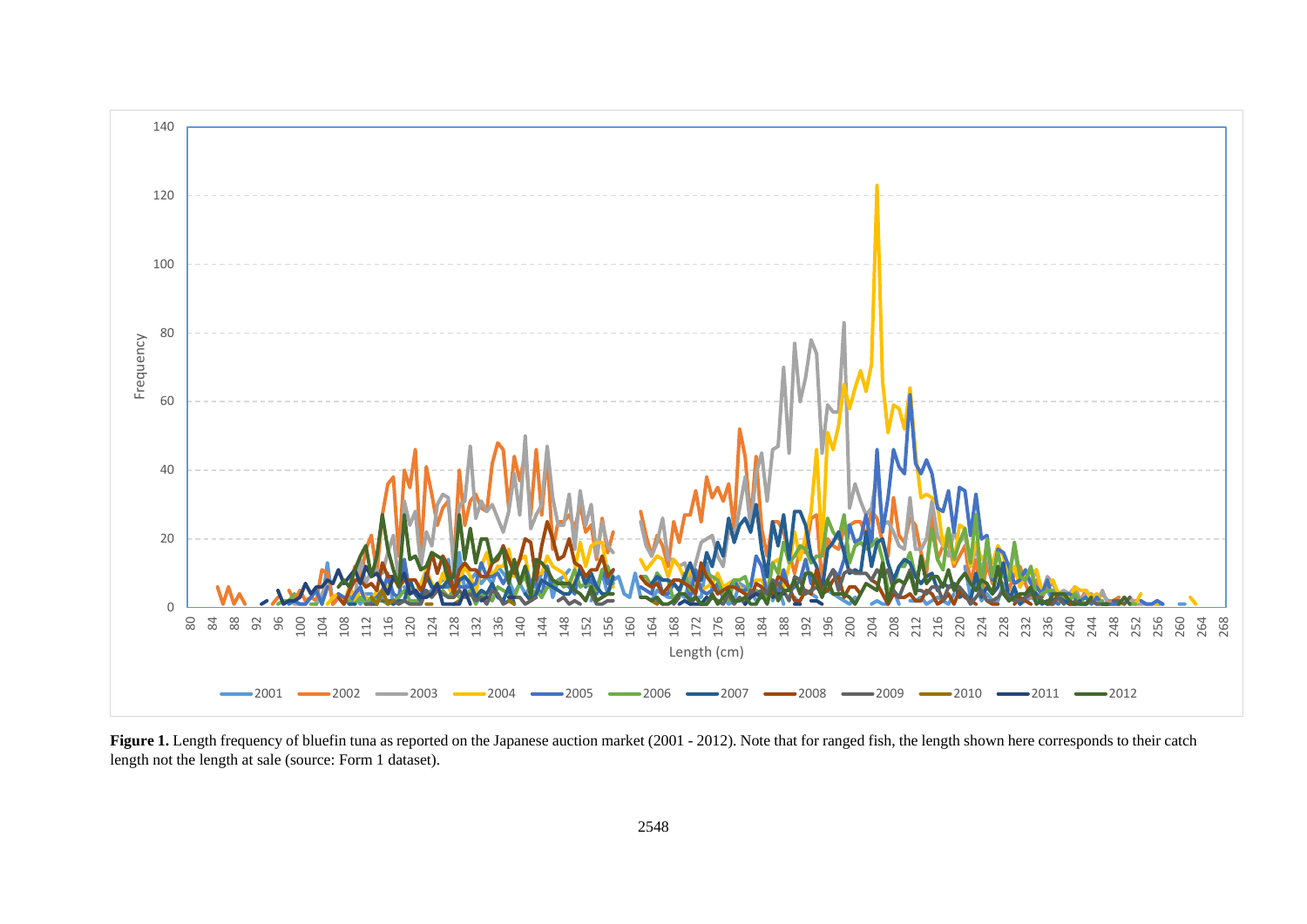

Figure 2. Length frequency of bluefin tuna as reported on the Japanese auction market (2002 - 2006). Note that for ranged fish, the length shown here corresponds to their catch length not the length at sale (source: Form 1 dataset).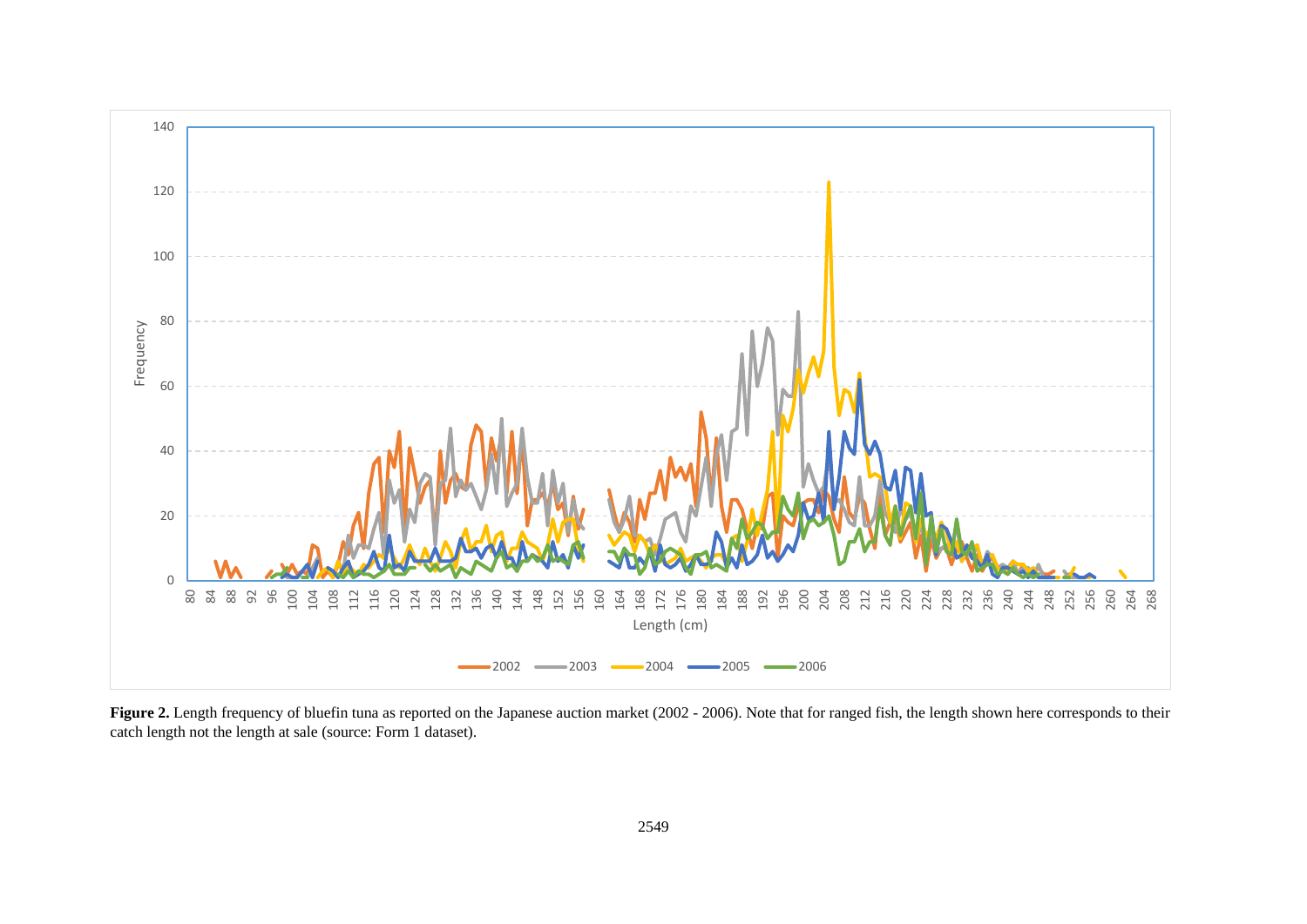

Figure 3. Length frequency of bluefin tuna as reported on the Japanese auction market (2008 - 2012). Note that for ranged fish, the length shown here corresponds to their catch length not the length at sale (source: Form 1 dataset).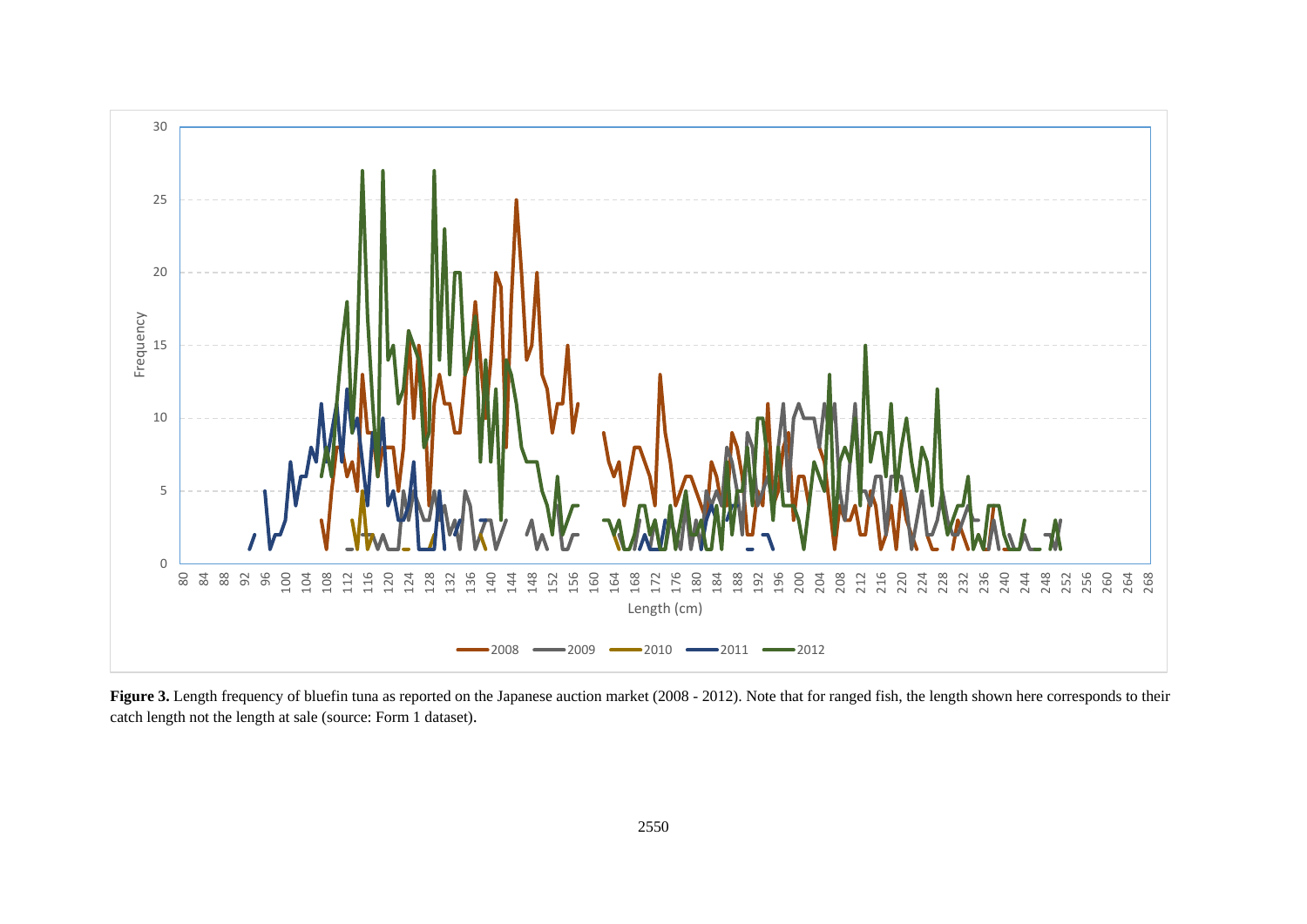

**Figure 4.** Total reported catch (Task I) of BFT compared to estimated values when the post-fattening records are used to calculate catches of fish that were ranged.



**Figure 5.** Comparison of BCD records of the number of bluefin tuna caged versus number of bluefin tuna harvested (source: Form 3 BCD records).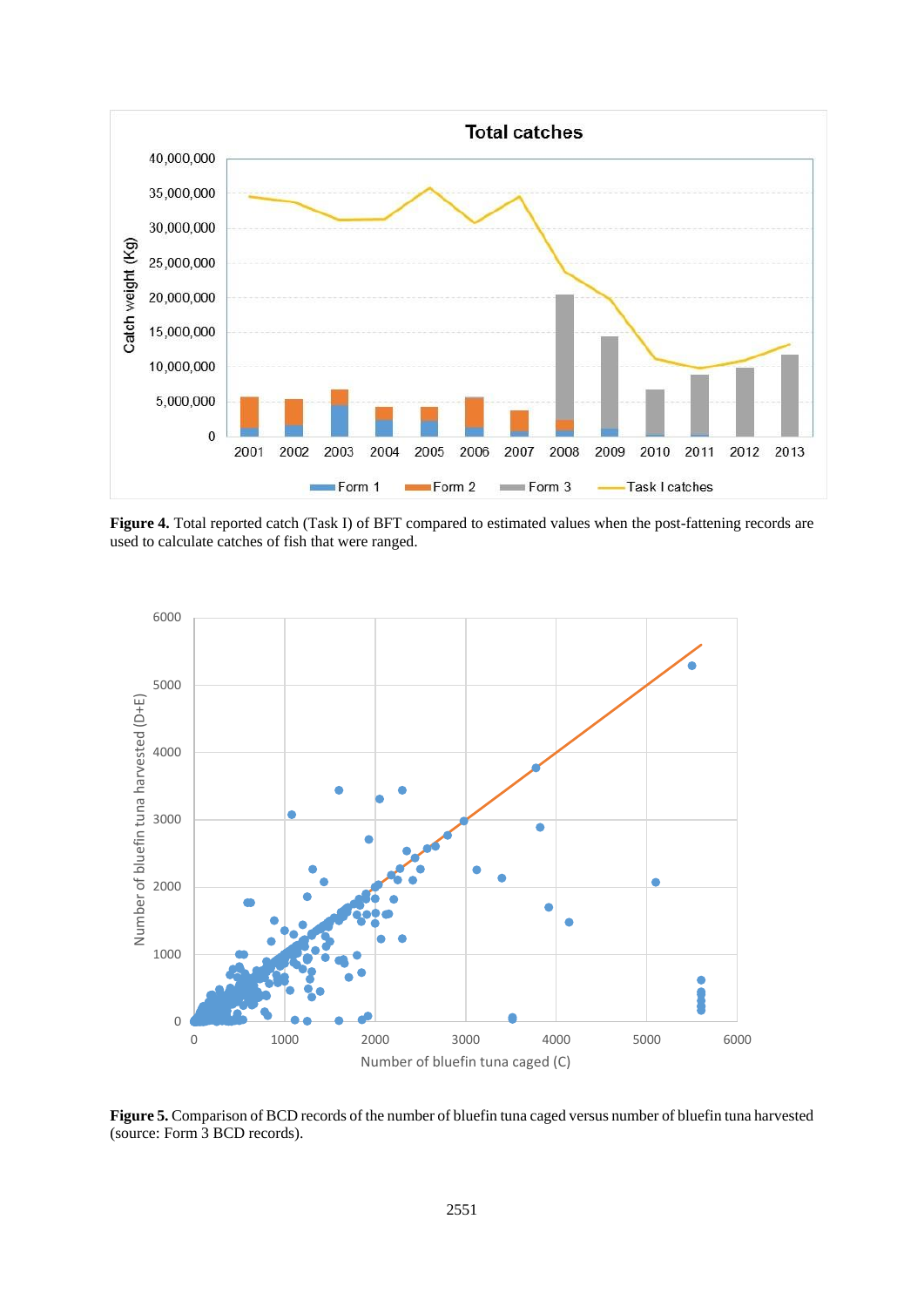

Figure 6. Total reported catch (Task I) of BFT compared to estimated values when the pre-fattening records are used to calculate catches of fish that were ranged.



**Figure 7.** Minimum and maximum estimates of total catches for different assumptions about fattening ratios. Min and max denote estimates when the alternative fattening ratios shown in Table 2 (other values) are used. Min 2 assumes that all fish above 70 Kg have the same fattening ratios as fish below 70 Kg from non-Croatian farms.